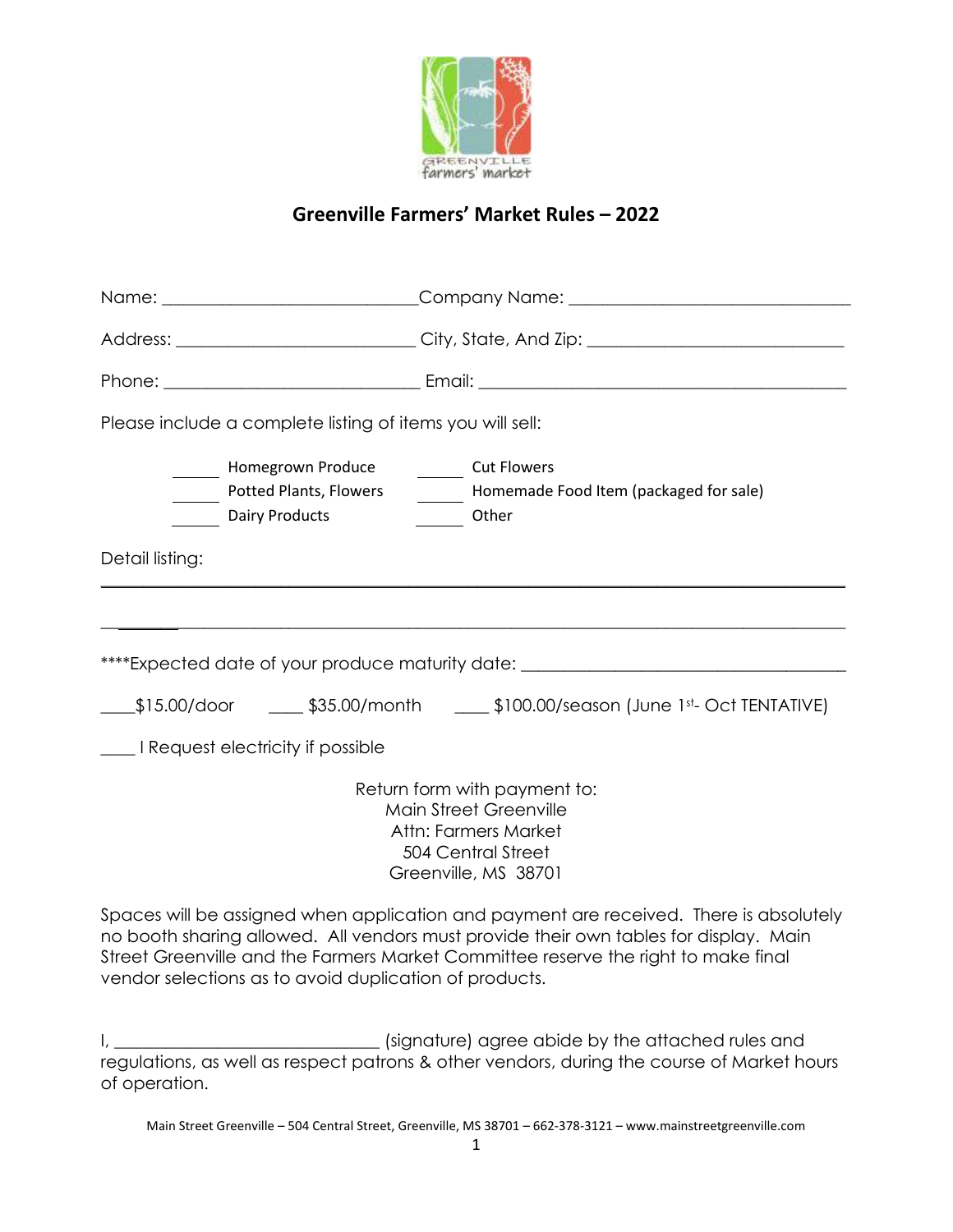

## **Mission**

The Greenville Farmers' Market provides a location where local farmers and gardeners can supply the Delta with fresh produce, plants, locally made crafts and other agricultural products. The Farmers' Market is a safe community gathering place where citizens can learn about and practice healthy eating habits while supporting their local economy.

## **Organization**

The Greenville Farmers Market is located at 734 Washington Avenue by the old Railroad Depot across from Queen City Furniture and is open from 8:00 am- 12:00 pm on Wednesdays and Saturdays from June until October (tentatively). *(Opening /closing dates depend on produce availability.)*

### **Membership**

Membership to the Market is open to any person interested in, and who supports the purpose and objectives of, the Greenville Farmers' Market. Criteria for membership may be from time-to-time established by the Farmers' Market Committee. Cost of a membership is \$35 per month or \$100.00 for the entire season.

#### **Market Spaces**

Spaces will be awarded on a first come, first serve basis. All growers and sellers are encouraged to bring a tent. Vendors should be set up and **ready to sell by 8:00 a.m.**

#### **Electricity**

Electrical outlets are available at the Market. Should a vendor need access to a plug, other vendors should cooperate with them in allowing an extension cord to be placed through their stall or by swapping positions. Be sure that all extension cords used are in good working condition and of a gauge sufficient to handle the load. Electricity is provided only for small appliances and fans. If you use heavy refrigeration or other things that use lots of power, you will need to pay an extra fee.